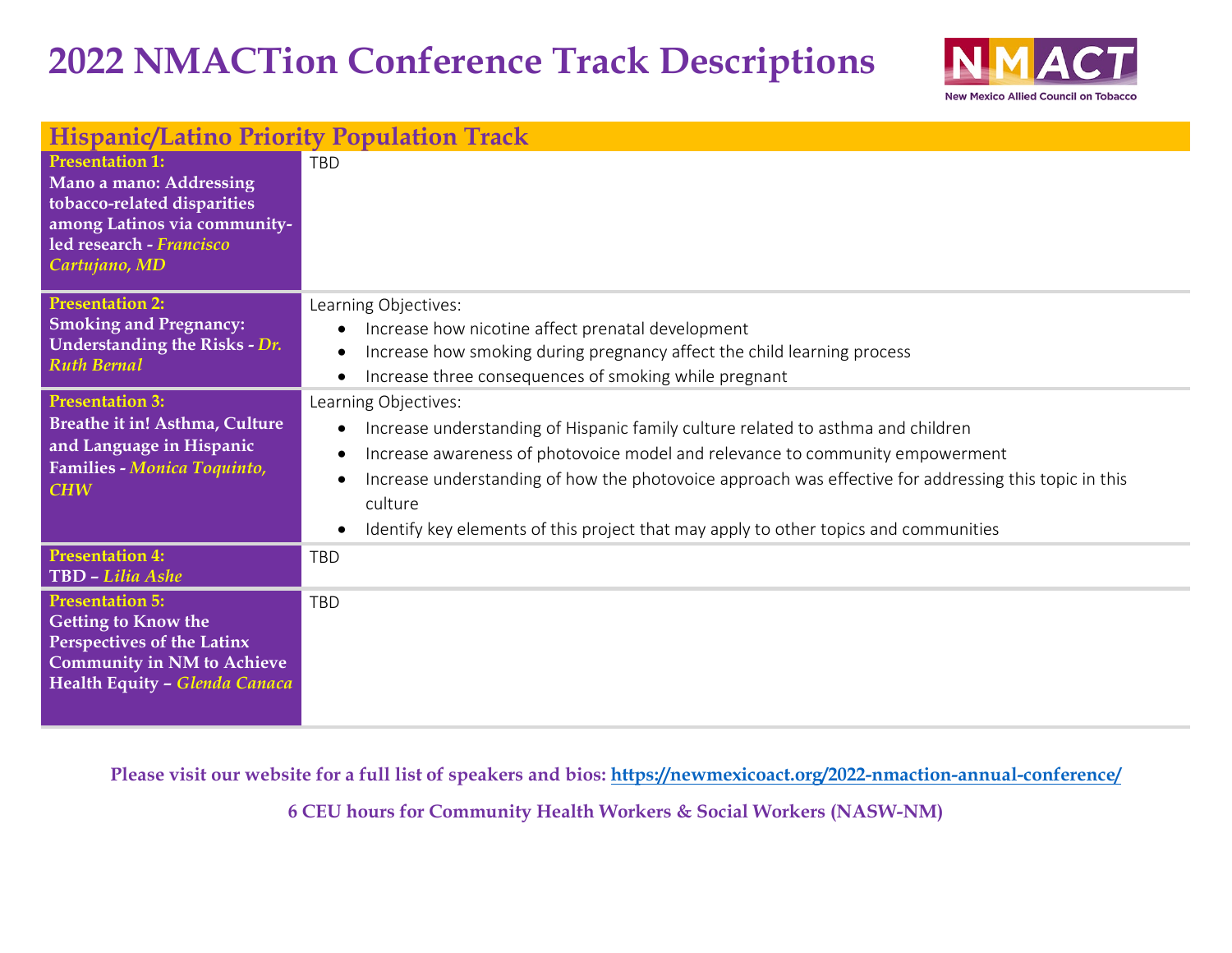| <b>Health Equity in Commercial Tobacco Prevention/Control</b>                                                                                                                      |                                                                                                                                                                                                                                                                                                                                                                                                                                                                                                                                                                                                                                                                                                                                                                                                                                                                                                                                                                                                              |
|------------------------------------------------------------------------------------------------------------------------------------------------------------------------------------|--------------------------------------------------------------------------------------------------------------------------------------------------------------------------------------------------------------------------------------------------------------------------------------------------------------------------------------------------------------------------------------------------------------------------------------------------------------------------------------------------------------------------------------------------------------------------------------------------------------------------------------------------------------------------------------------------------------------------------------------------------------------------------------------------------------------------------------------------------------------------------------------------------------------------------------------------------------------------------------------------------------|
| <b>Presentation 1:</b><br><b>Behavioral Health and</b><br>Tobacco 101 - Taslim van<br><b>Hattum</b>                                                                                | Explore tobacco-related disparities among individuals with MH/SUD challenges and discuss strategies to<br>address these disparities and improve mental wellbeing.<br>Learning Objectives:<br>Learn how tobacco control intersects with health equity<br>$\bullet$<br>Gain tools to enhance tobacco control and cessation efforts<br>$\bullet$<br>Discover ways to frame tobacco use in mental health, addiction and recovery settings<br>$\bullet$                                                                                                                                                                                                                                                                                                                                                                                                                                                                                                                                                           |
| <b>Presentation 2:</b><br><b>Youth-Focused and</b><br><b>Culturally Competent</b><br><b>Tobacco Cessation Strategies</b><br>- Ahana Singh                                          | In this session, participants will learn about health education and outreach strategies in reaching youth and<br>other vulnerable communities (e.g., immigrant communities, communities with access needs). The session will<br>cover statistical and demographic information relevant to tobacco use, high-level overviews of outreach<br>strategies, including the engagement of social media, and best practices in health education addressing<br>substance misuse.                                                                                                                                                                                                                                                                                                                                                                                                                                                                                                                                      |
| <b>Presentation 3:</b><br><b>Health Justice Interventions</b><br>for Smoking Cessation -<br>Diana Mendoza & Mordecai<br><b>Cohen Ettinger</b>                                      | During this session we will talk about nicotine products as a part of the corporate polluter continuum, and how<br>the Medical Industrial Complex profits from the illnesses it is causing - while simultaneously blaming and<br>disempowering people as a part of the process. We will provide concrete actions for how to disrupt this in the<br>health education you're doing in the communities you serve. We will introduce you to Disability Justice<br>Principles to be implemented at your own pace in your workspace and in your efforts towards smoking<br>cessation in New Mexico.<br>Learning Objectives:<br>Learn about the work of Health Justice Commons and our framework for understanding the Medical<br>Industrial Complex from a health justice lens<br>Understand how nicotine products are harmful for our environment<br>$\bullet$<br>Brainstorm ways to share educational information without harming or shaming<br>$\bullet$<br>Get acquainted with 10 disability justice principle |
| <b>Presentation 4:</b><br><b>Tailoring Tobacco</b><br><b>Treatment for Sexual and</b><br><b>Gender Minority Adults in</b><br><b>New Mexico-Tamara</b><br>Stimatze & Jaimee Heffner | In this presentation we will discuss the prevalence and consequences of commercial tobacco use among sexual<br>and gender minority (SGM) individuals. We will then present an intervention framework and preliminary<br>findings from our work to develop and evaluate a digital health intervention for tobacco cessation that is<br>tailored for SGM young adults. We will also discuss future plan to culturally adapt the intervention for SGM<br>adults living in New Mexico.                                                                                                                                                                                                                                                                                                                                                                                                                                                                                                                           |
| <b>Presentation 5:</b><br><b>Physical Effects of Nicotine</b><br>on the Body-Renaldo<br><b>Wilson</b>                                                                              | The specific ingredients of e-cigarette cartridges and vaping pens will be spoken of, and we will learn about how<br>it effects the body and how this shifts in the body with chronic use.<br>Objectives: To be able to speak to how vaping is negatively affecting youth of New Mexico and help better curb<br>the rising numbers of nicotine users in New Mexico as a whole.                                                                                                                                                                                                                                                                                                                                                                                                                                                                                                                                                                                                                               |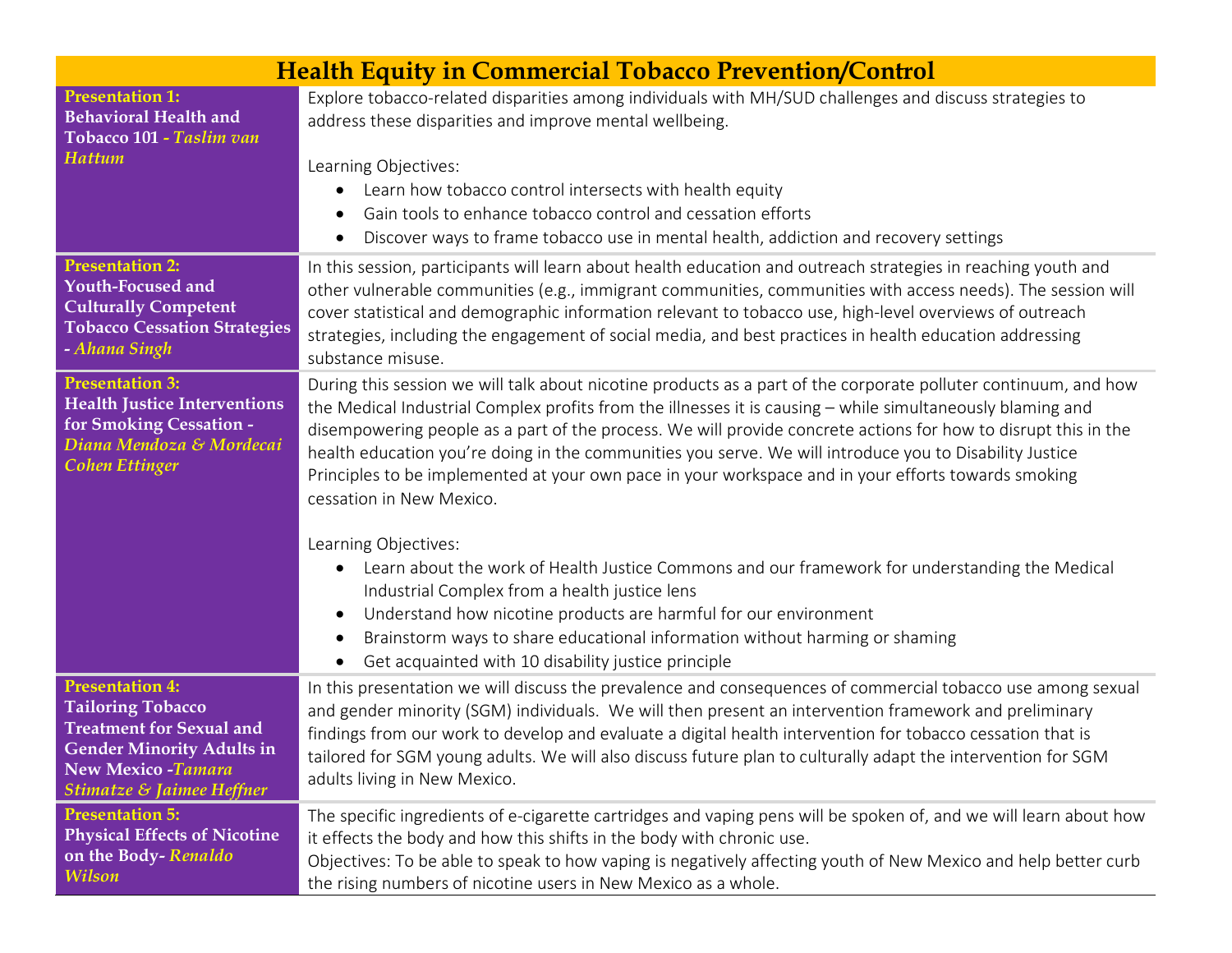| <b>Policy and Advocacy in Public Health</b>                                                                                                                                                                                                                                 |                                                                                                                                                                                                                                                                                                                                                                                                                                                                                                                                                                                                                                                                                                                                                                                                                                                                                                                                                                                                                                                                                                                  |  |
|-----------------------------------------------------------------------------------------------------------------------------------------------------------------------------------------------------------------------------------------------------------------------------|------------------------------------------------------------------------------------------------------------------------------------------------------------------------------------------------------------------------------------------------------------------------------------------------------------------------------------------------------------------------------------------------------------------------------------------------------------------------------------------------------------------------------------------------------------------------------------------------------------------------------------------------------------------------------------------------------------------------------------------------------------------------------------------------------------------------------------------------------------------------------------------------------------------------------------------------------------------------------------------------------------------------------------------------------------------------------------------------------------------|--|
| <b>Presentation 1:</b><br>The Not So Sweet Truth<br><b>About Flavored Tobacco: An</b><br><b>Overview of the Public</b><br><b>Health Problem and How</b><br><b>Local Advocacy and</b><br><b>Education Efforts Serve as a</b><br>Solution - Molly Dinardo, &<br>Claudia Rodas | This presentation will provide an overview of the public health problem of flavored tobacco - their toxicity, high<br>levels of nicotine concentration, and how the tobacco industry lures youth to use these products by marketing<br>thousands of enticing flavors. In addition, this presentation will also provide case studies from Washington,<br>California, Phoenix and other states and localities to provide examples of advocacy, policy, and education<br>efforts to prevent youth access to flavors and inform key decision-makers on the importance of prevention<br>efforts for public health.<br>Learning Objectives:<br>Understand the toll of tobacco nationally and in New Mexico and why prevention and education efforts<br>$\bullet$<br>are needed.<br>Identify the health risks of using flavored tobacco and flavored vaping products, including products like<br>$\bullet$<br>JUUL and Puff Bar, that have high concentrations of nicotine.<br>Describe successes and barriers to addressing flavored tobacco products through state policy change,<br>$\bullet$<br>using case studies. |  |
| <b>Presentation 2: Tobacco</b><br><b>Taxes Support a Healthy</b><br><b>Future for NM - Shelley</b><br>Mann-Lev, Bill Jordan &<br><b>Mahesh Sita</b>                                                                                                                         | Learning Objectives:<br>Explain how increasing tobacco taxes reduces nicotine use, especially for youth<br>$\bullet$<br>Demonstrate how to respond to challenges about impact on people living in poverty<br>$\bullet$                                                                                                                                                                                                                                                                                                                                                                                                                                                                                                                                                                                                                                                                                                                                                                                                                                                                                           |  |
| <b>Presentation 3: Synergy: A</b><br>collective need for action<br>through a three-layered<br>landscape on flavored<br>tobacco products - Amy<br>Barkley, Chelsea Pritchard,<br>& Tearza Valencia                                                                           | Learning Objectives:<br>Explain the current status of federal regulation of flavored tobacco products including e-cigarettes,<br>$\bullet$<br>menthol cigarettes, and flavored cigars; and state and local educational and advocacy work being done<br>in New Mexico on flavored tobacco products<br>Educate participants about the history of and timeline for federal tobacco product regulation and<br>$\bullet$<br>legislation. Enable participants to advocate for the implementation of effective regulation and policy<br>related to flavored tobacco<br>Enhance understanding of the importance and complementary role of local, state, and federal action on<br>$\bullet$<br>these issues                                                                                                                                                                                                                                                                                                                                                                                                               |  |

**Please visit our website for a full list of speakers and bios:<https://newmexicoact.org/2022-nmaction-annual-conference/>**

**6 CEU hours for Community Health Workers & Social Workers (NASW-NM)**